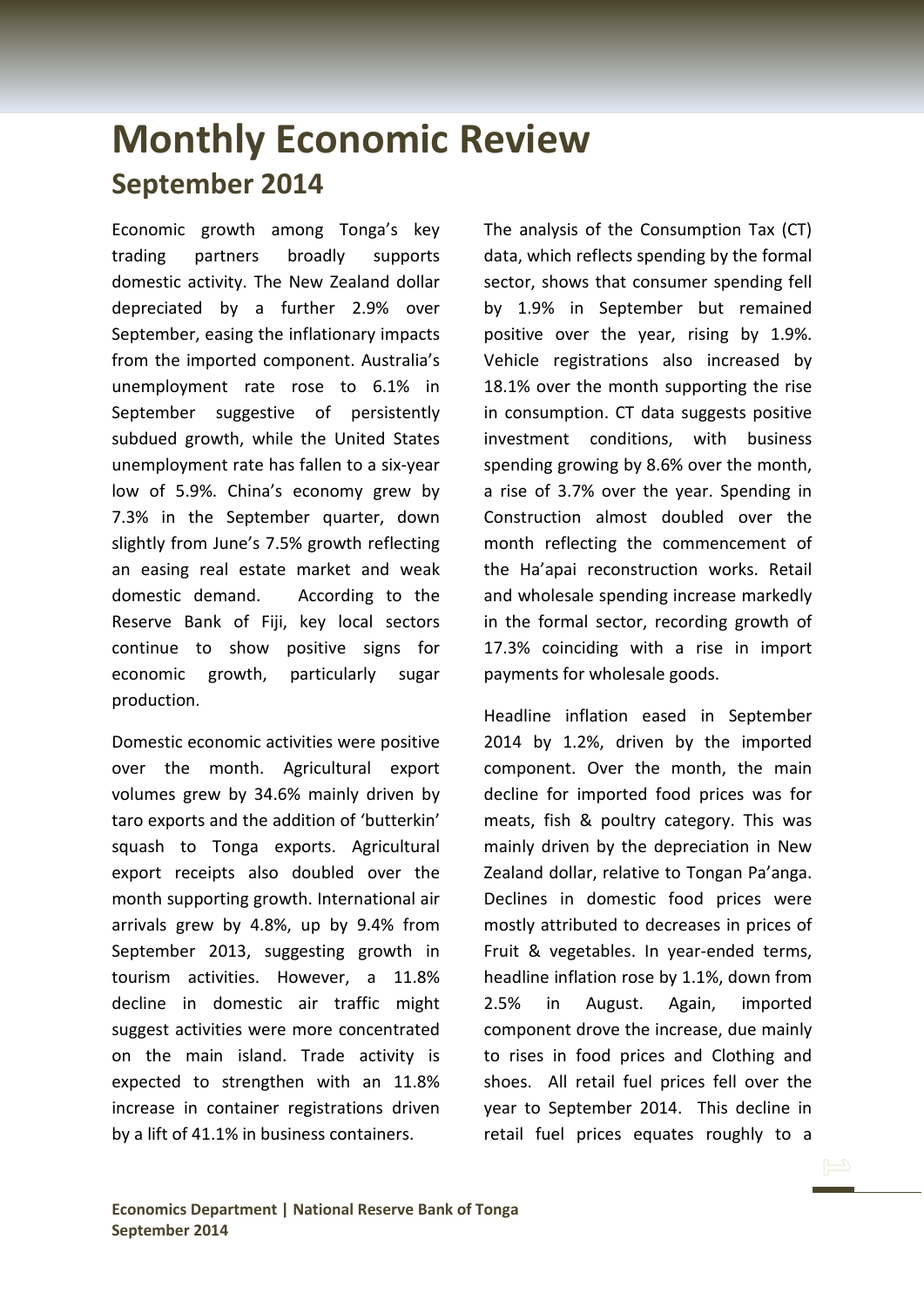0.2 percentage point subtraction from inflation over the year.

The Nominal Effective Exchange Rate (NEER) rose 0.1% over the month while the Real Effective Exchange Rate (REER) fell by 1.3%. Over the year, both the NEER and REER index fell by 1.8% and 2.9%, respectively.

Tonga's overall Overseas Exchange Transactions balance was in deficit over the month of September. The deficit was largely a result of an increase in the current account deficit offsetting a higher capital account surplus. Import payments increased over the month particularly for imports of wholesale goods and motor vehicles. Interest payments on external debt also increased over the month. Exports were particularly good in September for agricultural and marine goods. Travel receipts picked up over the month, and are expected to pick up in the next few months with Christmas approaching. Remittances fell by 12.7% over the month. The rise in net capital inflows over the month resulted from an increase in private capital receipts. Foreign reserves as at end of September 2014 of T\$270.9 million covers 8.8 months of imports, which fell by T\$13 million over the month but still remained well above the NRBT's reference range.

Broad money increased by 1.6% to \$373.2 million in September, driven by an increase in net domestic assets more than offsetting a decline in net foreign assets. The rise in net domestic assets was due to an increase in other non-financial assets. The rise in broad money is counterpart with an increase in quasi money particularly the saving and term deposits. Banking system liquidity fell a little over the month, underpinned by a decline in foreign reserves. An adequate liquidity margin for prudent lending remains, particularly in short term deposits. Bank lending fell by 0.4% over the month, led by a decline in lending to business sector particularly lending to distribution, tourism and transport sectors. This largely reflected loan write-offs during the month.

In year-ended terms, total bank lending balances rose by 9.1% (T\$23.3m), mainly due to lending to the 'business' and 'housing' sectors. The growth in business loans largely reflects major loans extended to public enterprises. The rise in housing loans is supported by a fall in the housing lending rates. Including loans extended by non-banks, the lending balance increased by 10.1% over the year. New commitments fell slightly over the month mainly due to a decline in commitments to vehicle and 'other' sectors. Meanwhile, the weighted average interest rate spread narrowed over the month as a result of a rise in deposit rates particularly saving and time deposits, and a decline in lending rates.

Net credit to government slightly increased over the month, contributed mainly by a slight decline in deposits. While both government receipts and payments grew strongly over the month, the outcome reflects increased government debt repayments. This outweighs government receipts over the month, which was largely contributed by the transfer of NRBT profit of more than T\$3 million.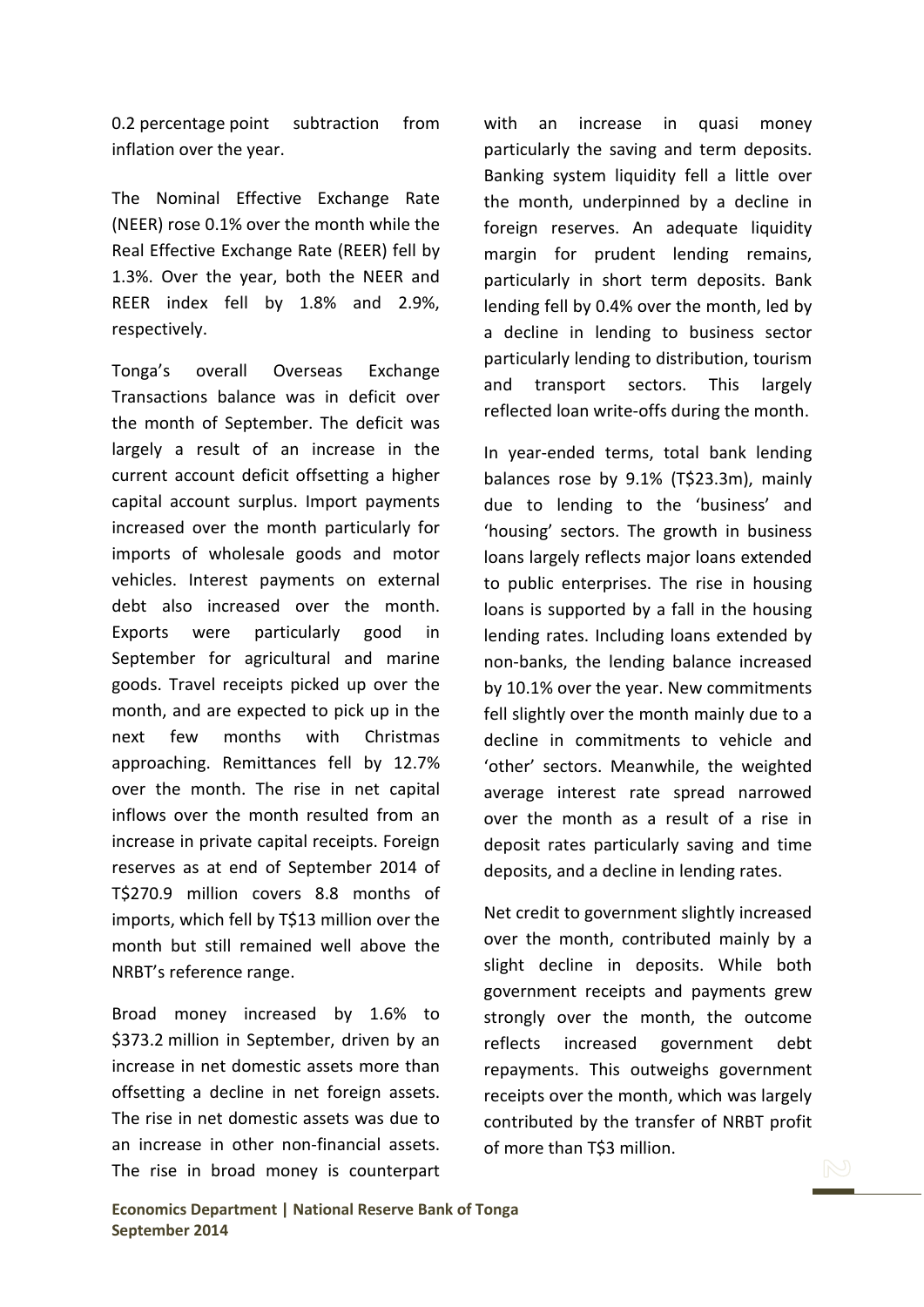Supported by economic growth among Tonga's key trading partners, the NRBT's outlook for a continued domestic recovery remains positive. Bank's credit growth will continue to strengthen as weighted average interest rate spread continues to narrow and also other projects in the pipeline to be financed. Despite the decline in banking system liquidity and foreign reserves, it will remain well above the reference range. Inflation remains within the acceptable levels as the pa'anga strengthens against key import currencies. Given this, the existing monetary policy setting is considered appropriate in the near term.